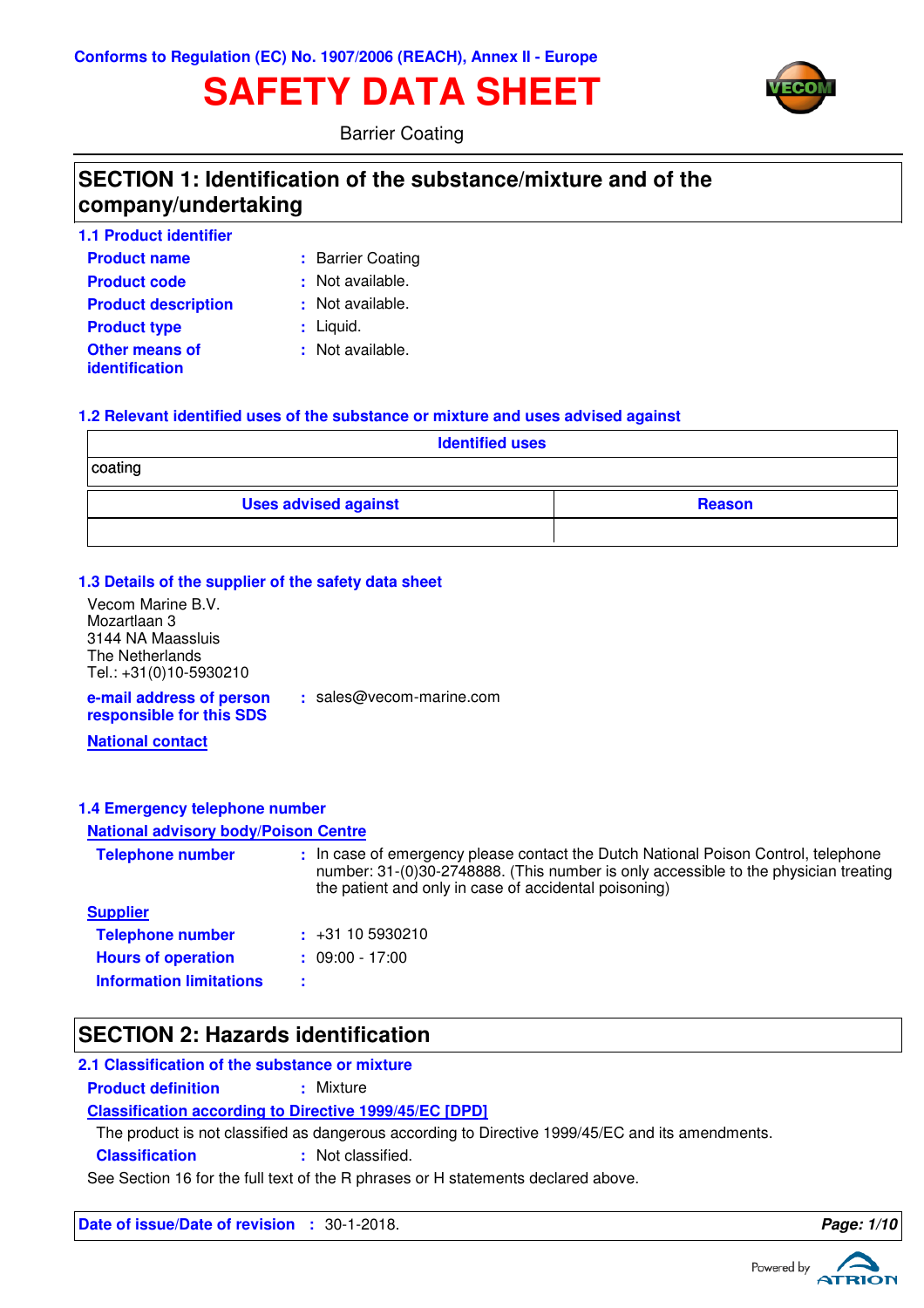## **SECTION 2: Hazards identification**

See Section 11 for more detailed information on health effects and symptoms.

| : This product is not classified according to EU legislation. |
|---------------------------------------------------------------|
| : Not applicable.                                             |
| : Not applicable.                                             |
| <b>Special packaging requirements</b>                         |
| : Not applicable.                                             |
| <b>Tactile warning of danger : Not applicable.</b>            |
|                                                               |
| : Not available.                                              |
|                                                               |

## **SECTION 3: Composition/information on ingredients**

**Substance/mixture :** Mixture

There are no ingredients present which, within the current knowledge of the supplier and in the concentrations applicable, are classified as hazardous to health or the environment, are PBTs or vPvBs or have been assigned a workplace exposure limit and hence require reporting in this section.

## **SECTION 4: First aid measures**

#### **4.1 Description of first aid measures**

| <b>General</b>                    | : In all cases of doubt, or when symptoms persist, seek medical attention. Never give<br>anything by mouth to an unconscious person. If unconscious, place in recovery<br>position and seek medical advice. |
|-----------------------------------|-------------------------------------------------------------------------------------------------------------------------------------------------------------------------------------------------------------|
| <b>Eye contact</b>                | : Check for and remove any contact lenses. Immediately flush eyes with running water<br>for at least 15 minutes, keeping eyelids open. Seek immediate medical attention.                                    |
| <b>Inhalation</b>                 | : Remove to fresh air. Keep person warm and at rest. If not breathing, if breathing is<br>irregular or if respiratory arrest occurs, provide artificial respiration or oxygen by<br>trained personnel.      |
| <b>Skin contact</b>               | : Remove contaminated clothing and shoes. Wash skin thoroughly with soap and<br>water or use recognised skin cleanser. Do NOT use solvents or thinners.                                                     |
| <b>Ingestion</b>                  | : If swallowed, seek medical advice immediately and show the container or label.<br>Keep person warm and at rest. Do not induce vomiting.                                                                   |
| <b>Protection of first-aiders</b> | : No action shall be taken involving any personal risk or without suitable training.                                                                                                                        |

#### **4.2 Most important symptoms and effects, both acute and delayed**

**4.3 Indication of any immediate medical attention and special treatment needed**

There are no data available on the preparation itself. The preparation is not classified as dangerous according to Directive 1999/45/EC and its amendments.

Repeated or prolonged contact with the preparation may cause removal of natural fat from the skin, resulting in nonallergic contact dermatitis and absorption through the skin. If splashed in the eyes, the liquid may cause irritation and reversible damage.

| 4.5 mulcation of any immediate medical attention and special treatment needed. |  |                                                                                                                                |  |
|--------------------------------------------------------------------------------|--|--------------------------------------------------------------------------------------------------------------------------------|--|
| <b>Notes to physician</b>                                                      |  | : Treat symptomatically. Contact poison treatment specialist immediately if large<br>quantities have been ingested or inhaled. |  |
| <b>Specific treatments</b>                                                     |  | : No specific treatment.                                                                                                       |  |

**Date of issue/Date of revision :** 30-1-2018. **Page: 2/10**

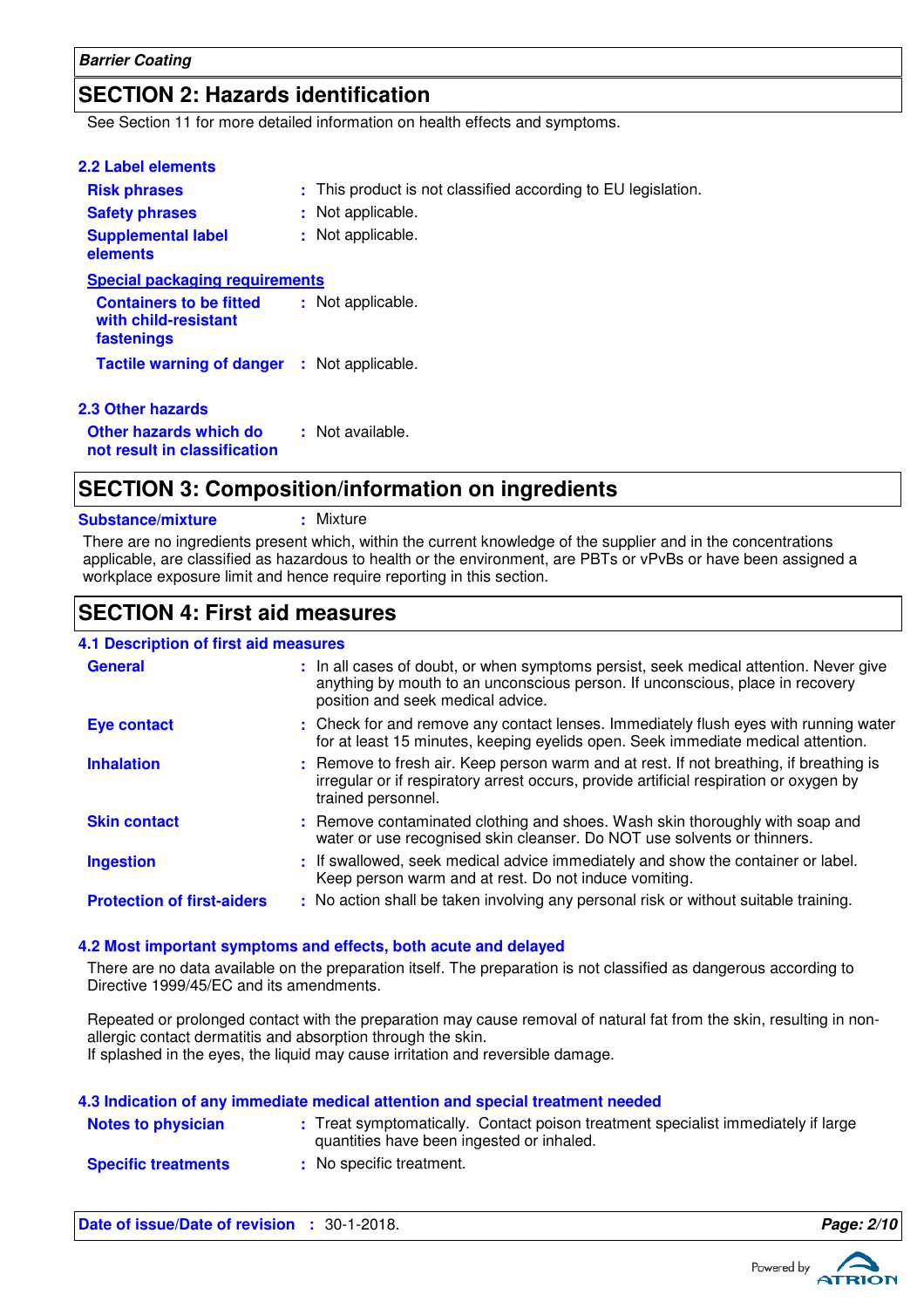**Barrier Coating**

## **SECTION 4: First aid measures**

See toxicological information (Section 11)

## **SECTION 5: Firefighting measures**

| 5.1 Extinguishing media                                   |                                                                                                                              |
|-----------------------------------------------------------|------------------------------------------------------------------------------------------------------------------------------|
| <b>Suitable extinguishing</b><br>media                    | $:$ Recommended: alcohol-resistant foam, $CO2$ , powders, water spray.                                                       |
| <b>Unsuitable extinguishing</b><br>media                  | : Do not use water jet.                                                                                                      |
| 5.2 Special hazards arising from the substance or mixture |                                                                                                                              |
| <b>Hazards from the</b><br>substance or mixture           | : Fire will produce dense black smoke. Exposure to decomposition products may<br>cause a health hazard.                      |
| <b>Hazardous thermal</b><br>decomposition products        | : Decomposition products may include the following materials: carbon monoxide,<br>carbon dioxide, smoke, oxides of nitrogen. |
| <b>5.3 Advice for firefighters</b>                        |                                                                                                                              |
| <b>Special protective actions</b><br>for fire-fighters    | : Cool closed containers exposed to fire with water. Do not release runoff from fire to<br>drains or watercourses.           |
| <b>Special protective</b><br>equipment for fire-fighters  | : Appropriate breathing apparatus may be required.                                                                           |

## **SECTION 6: Accidental release measures**

| 6.1 Personal precautions, protective equipment and emergency procedures |  |                                                                                                                                                                                                                                                                                    |  |
|-------------------------------------------------------------------------|--|------------------------------------------------------------------------------------------------------------------------------------------------------------------------------------------------------------------------------------------------------------------------------------|--|
| For non-emergency<br>personnel                                          |  | : Exclude sources of ignition and ventilate the area. Avoid breathing vapour or mist.<br>Refer to protective measures listed in sections 7 and 8.                                                                                                                                  |  |
| For emergency responders :                                              |  | If specialised clothing is required to deal with the spillage, take note of any<br>information in Section 8 on suitable and unsuitable materials. See also Section 8 for<br>additional information on hygiene measures.                                                            |  |
| <b>6.2 Environmental</b><br>precautions                                 |  | : Do not allow to enter drains or watercourses. If the product contaminates lakes,<br>rivers, or sewers, inform the appropriate authorities in accordance with local<br>regulations.                                                                                               |  |
| 6.3 Methods and materials<br>for containment and<br>cleaning up         |  | : Contain and collect spillage with non-combustible, absorbent material e.g. sand,<br>earth, vermiculite or diatomaceous earth and place in container for disposal<br>according to local regulations (see section 13). Preferably clean with a detergent.<br>Avoid using solvents. |  |
| 6.4 Reference to other<br><b>sections</b>                               |  | : See Section 1 for emergency contact information.<br>See Section 8 for information on appropriate personal protective equipment.<br>See Section 13 for additional waste treatment information.                                                                                    |  |

## **SECTION 7: Handling and storage**

The information in this section contains generic advice and guidance. The list of Identified Uses in Section 1 should be consulted for any available use-specific information provided in the Exposure Scenario(s).

| <b>7.1 Precautions for safe</b><br>handling | : Avoid contact with skin and eyes. Avoid inhalation of vapour, spray or mist.<br>Eating, drinking and smoking should be prohibited in areas where this material is<br>handled, stored and processed.<br>Put on appropriate personal protective equipment (see Section 8).<br>Never use pressure to empty. Container is not a pressure vessel.<br>Always keep in containers made from the same material as the original one.<br>Comply with the health and safety at work laws. |
|---------------------------------------------|---------------------------------------------------------------------------------------------------------------------------------------------------------------------------------------------------------------------------------------------------------------------------------------------------------------------------------------------------------------------------------------------------------------------------------------------------------------------------------|
|---------------------------------------------|---------------------------------------------------------------------------------------------------------------------------------------------------------------------------------------------------------------------------------------------------------------------------------------------------------------------------------------------------------------------------------------------------------------------------------------------------------------------------------|

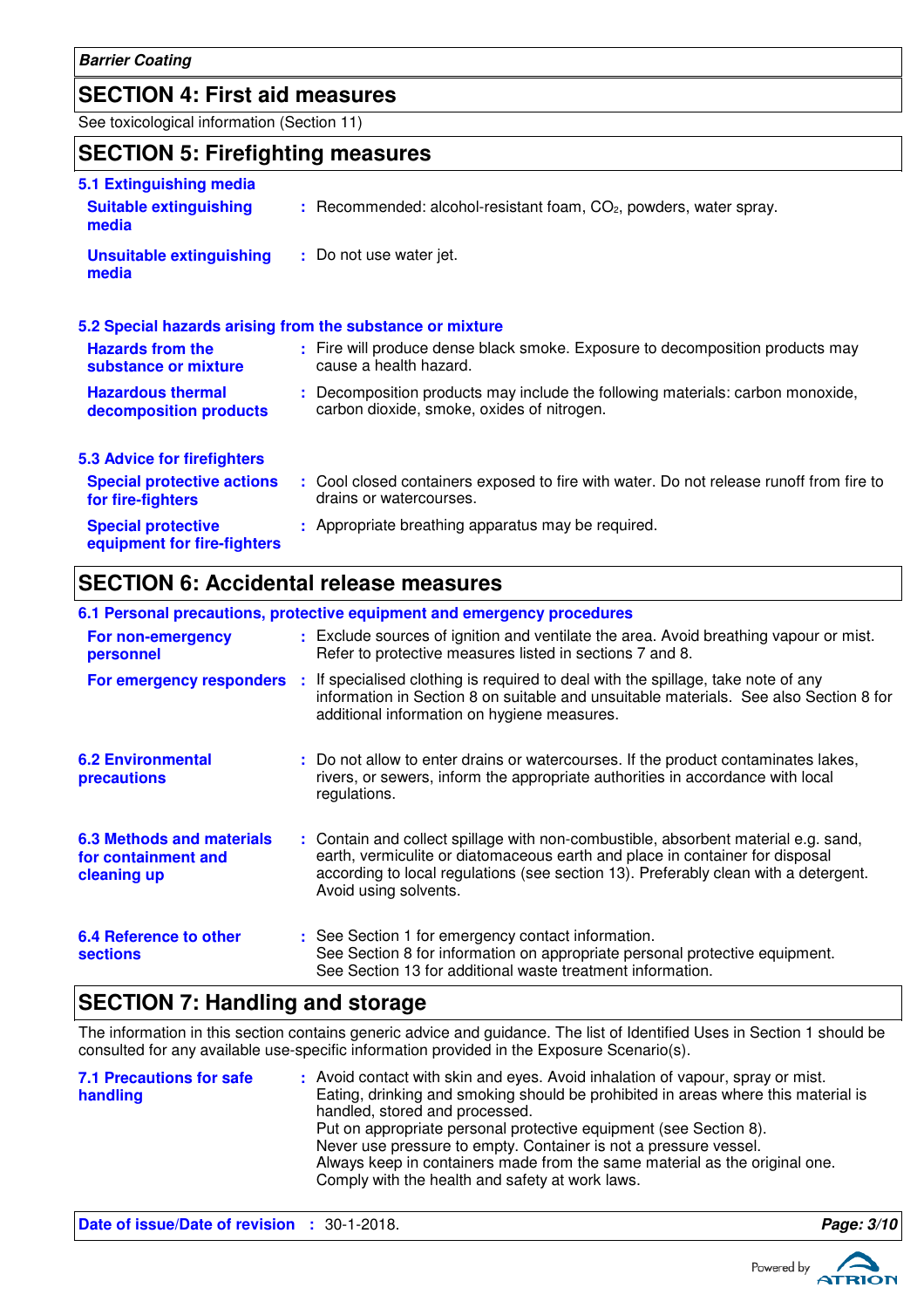## **SECTION 7: Handling and storage**

| <b>7.2 Conditions for safe</b><br>storage, including any<br><b>incompatibilities</b> | : Store in accordance with local regulations.<br>Notes on joint storage<br>Keep away from: oxidising agents, strong alkalis, strong acids.<br>Additional information on storage conditions<br>Observe label precautions. Store in a dry, cool and well-ventilated area. Keep<br>container tightly closed.<br>No smoking. Prevent unauthorised access. Containers that have been opened must<br>be carefully resealed and kept upright to prevent leakage. |
|--------------------------------------------------------------------------------------|-----------------------------------------------------------------------------------------------------------------------------------------------------------------------------------------------------------------------------------------------------------------------------------------------------------------------------------------------------------------------------------------------------------------------------------------------------------|
| 7.3 Specific end use(s)                                                              |                                                                                                                                                                                                                                                                                                                                                                                                                                                           |
| <b>Recommendations</b>                                                               | : Not available.                                                                                                                                                                                                                                                                                                                                                                                                                                          |
| <b>Industrial sector specific</b><br>solutions                                       | : Not available.                                                                                                                                                                                                                                                                                                                                                                                                                                          |

## **SECTION 8: Exposure controls/personal protection**

The information in this section contains generic advice and guidance. The list of Identified Uses in Section 1 should be consulted for any available use-specific information provided in the Exposure Scenario(s).

## **8.1 Control parameters**

No exposure limit value known. **Occupational exposure limits**

| <b>Recommended monitoring</b> | : If this product contains ingredients with exposure limits, personal, workplace     |
|-------------------------------|--------------------------------------------------------------------------------------|
| procedures                    | atmosphere or biological monitoring may be required to determine the effectiveness   |
|                               | of the ventilation or other control measures and/or the necessity to use respiratory |
|                               | protective equipment. Reference should be made to European Standard EN 689 for       |
|                               | methods for the assessment of exposure by inhalation to chemical agents and          |
|                               | national guidance documents for methods for the determination of hazardous           |
|                               | substances.                                                                          |

#### **Derived effect levels**

No DELs available.

#### **Predicted effect concentrations**

No PECs available.

**controls**

| <b>8.2 Exposure controls</b> |  |
|------------------------------|--|
|                              |  |

#### Provide adequate ventilation. Where reasonably practicable, this should be achieved **:** by the use of local exhaust ventilation and good general extraction. **Appropriate engineering**

| <b>Individual protection measures</b> |                                                                                                                                                                                                                                                                                                                                                                                                   |
|---------------------------------------|---------------------------------------------------------------------------------------------------------------------------------------------------------------------------------------------------------------------------------------------------------------------------------------------------------------------------------------------------------------------------------------------------|
| <b>Hygiene measures</b>               | : Wash hands, forearms and face thoroughly after handling chemical products, before<br>eating, smoking and using the lavatory and at the end of the working period.<br>Appropriate techniques should be used to remove potentially contaminated clothing.<br>Wash contaminated clothing before reusing. Ensure that eyewash stations and<br>safety showers are close to the workstation location. |
| <b>Eye/face protection</b>            | : Wear safety glasses with side protection in accordance with EN 166.                                                                                                                                                                                                                                                                                                                             |
| <b>Skin protection</b>                |                                                                                                                                                                                                                                                                                                                                                                                                   |
| <b>Hand protection</b>                | : Barrier creams may help to protect the exposed areas of the skin but should not be<br>applied once exposure has occurred.                                                                                                                                                                                                                                                                       |
| <b>Gloves</b>                         | : Wear suitable gloves tested to EN374.                                                                                                                                                                                                                                                                                                                                                           |
|                                       | The recommendation for the type or types of glove to use when handling this product<br>is based on information from the following source:                                                                                                                                                                                                                                                         |

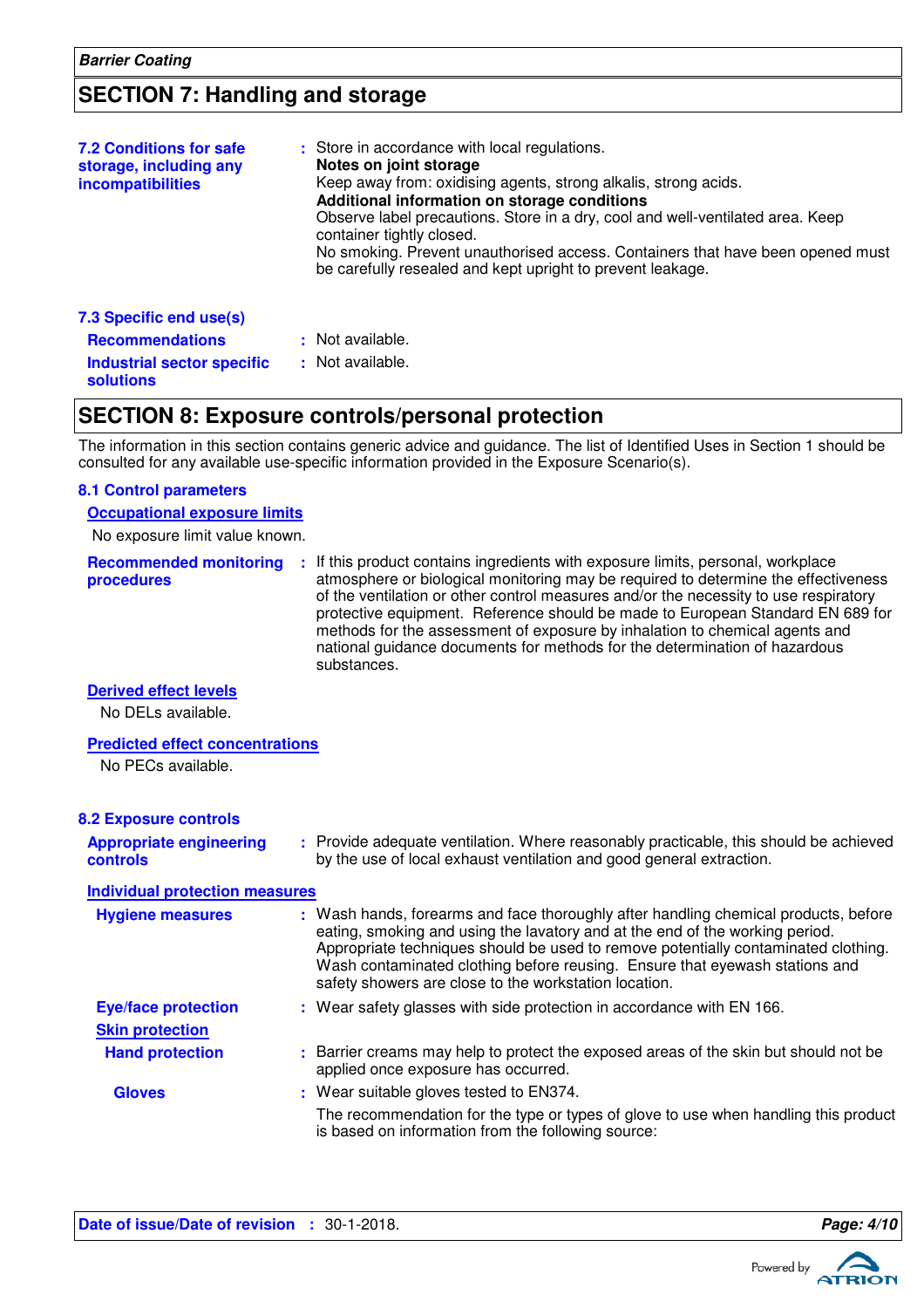## **SECTION 8: Exposure controls/personal protection**

|                                           | The user must check that the final choice of type of glove selected for handling this<br>product is the most appropriate and takes into account the particular conditions of<br>use, as included in the user's risk assessment. |
|-------------------------------------------|---------------------------------------------------------------------------------------------------------------------------------------------------------------------------------------------------------------------------------|
| <b>Body protection</b>                    | : Not applicable.                                                                                                                                                                                                               |
| <b>Other skin protection</b>              | : Appropriate footwear and any additional skin protection measures should be<br>selected based on the task being performed and the risks involved and should be<br>approved by a specialist before handling this product.       |
| <b>Respiratory protection</b>             | : Not applicable.                                                                                                                                                                                                               |
| <b>Environmental exposure</b><br>controls | : Do not allow to enter drains or watercourses.                                                                                                                                                                                 |

## **SECTION 9: Physical and chemical properties**

| 9.1 Information on basic physical and chemical properties |    |                             |
|-----------------------------------------------------------|----|-----------------------------|
| <b>Appearance</b>                                         |    |                             |
| <b>Physical state</b>                                     |    | : Liquid.                   |
| <b>Colour</b>                                             |    | : Yellowish.                |
| <b>Odour</b>                                              |    | Characteristic.             |
| <b>Odour threshold</b>                                    |    | Not available.              |
| рH                                                        | ÷  | 8                           |
| <b>Melting point/freezing point</b>                       |    | Not available.              |
| Initial boiling point and boiling<br>range                | ŧ. | Not available.              |
| <b>Flash point</b>                                        |    | Closed cup: Not applicable. |
| <b>Evaporation rate</b>                                   |    | Not available.              |
| <b>Flammability (solid, gas)</b>                          |    | Not available.              |
| <b>Burning time</b>                                       |    | : Not applicable.           |
| <b>Burning rate</b>                                       | ÷. | Not applicable.             |
| <b>Upper/lower flammability or</b><br>explosive limits    |    | Not available.              |
| <b>Vapour pressure</b>                                    | ÷  | Not available.              |
| <b>Vapour density</b>                                     |    | Not available.              |
| <b>Relative density</b>                                   | ÷. | 1 to 1,02                   |
| <b>Solubility(ies)</b>                                    |    | Not available.              |
| <b>Partition coefficient: n-</b><br>octanol/water         |    | : Not available.            |
| <b>Auto-ignition temperature</b>                          | ÷  | Not applicable.             |
| <b>Decomposition temperature</b>                          |    | Not available.              |
| <b>Viscosity</b>                                          |    | Not available.              |
| <b>Explosive properties</b>                               |    | Not available.              |
| <b>Oxidising properties</b>                               |    | Not available.              |
|                                                           |    |                             |

### **Date of issue/Date of revision :** 30-1-2018. **Page: 5/10**

**9.2 Other information**

No additional information.

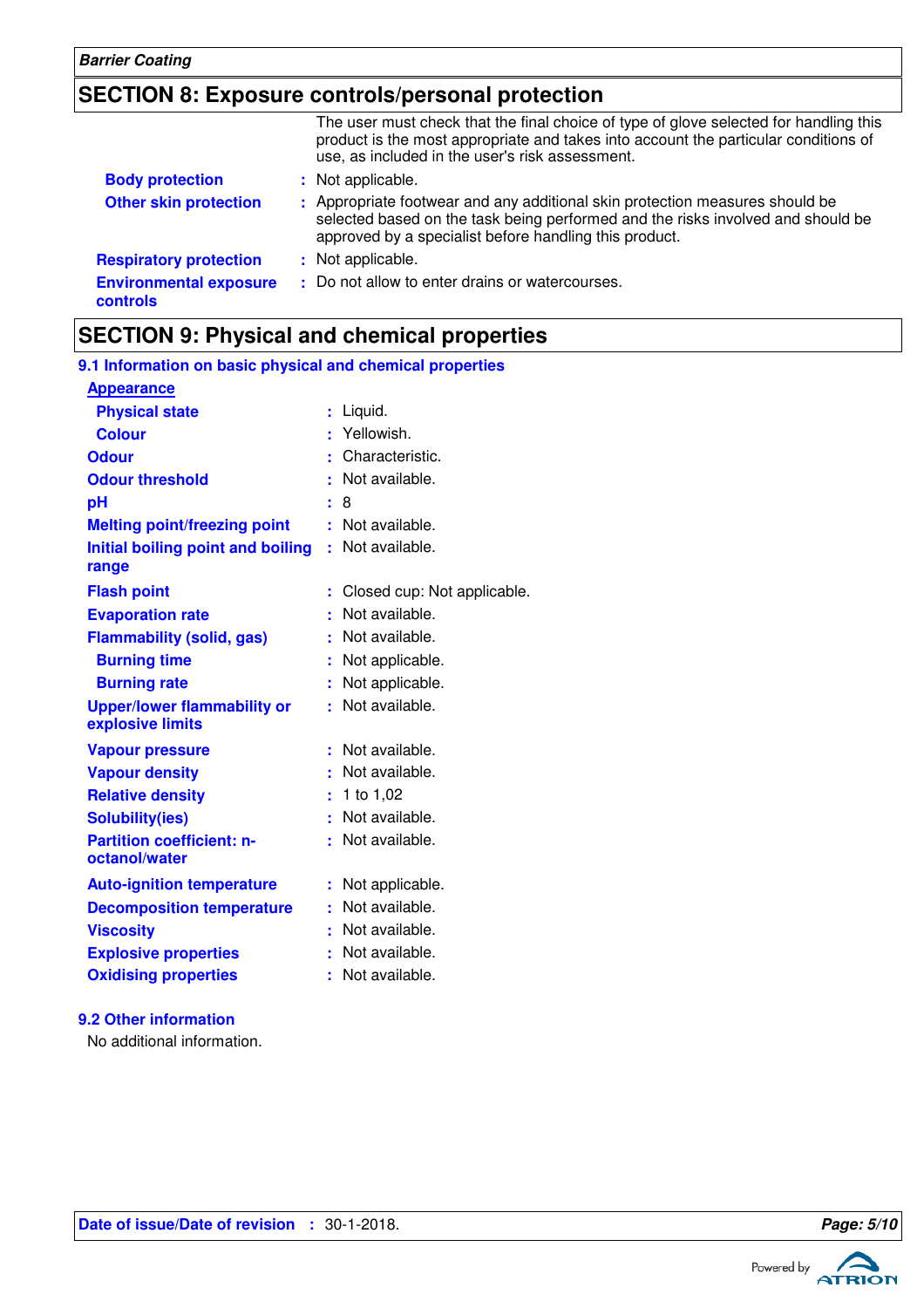| <b>SECTION 10: Stability and reactivity</b>       |                                                                                                                                     |
|---------------------------------------------------|-------------------------------------------------------------------------------------------------------------------------------------|
| <b>10.1 Reactivity</b>                            | : No specific test data related to reactivity available for this product or its ingredients.                                        |
| <b>10.2 Chemical stability</b>                    | : Stable under recommended storage and handling conditions (see section 7).                                                         |
| <b>10.3 Possibility of</b><br>hazardous reactions | : Under normal conditions of storage and use, hazardous reactions will not occur.                                                   |
| <b>10.4 Conditions to avoid</b>                   | : When exposed to high temperatures may produce hazardous decomposition<br>products.                                                |
| 10.5 Incompatible materials                       | : Keep away from the following materials to prevent strong exothermic reactions:<br>oxidising agents, strong alkalis, strong acids. |
| <b>10.6 Hazardous</b><br>decomposition products   | : Under normal conditions of storage and use, hazardous decomposition products<br>should not be produced.                           |

## **SECTION 11: Toxicological information**

#### **11.1 Information on toxicological effects**

There are no data available on the preparation itself. The preparation is not classified as dangerous according to Directive 1999/45/EC and its amendments.

Repeated or prolonged contact with the preparation may cause removal of natural fat from the skin, resulting in nonallergic contact dermatitis and absorption through the skin.

If splashed in the eyes, the liquid may cause irritation and reversible damage.

| <b>Product/ingredient name</b> | <b>Result</b>            | <b>Species</b> | <b>Dose</b>                | <b>Exposure</b> |
|--------------------------------|--------------------------|----------------|----------------------------|-----------------|
| <b>Barrier Coating</b>         | LD50 Dermal<br>LD50 Oral | Rat<br>Rat     | >2000 mg/kg<br>>2000 mg/kg | $\blacksquare$  |
| <b>Conclusion/Summary</b>      | : Not available.         |                |                            |                 |
| <b>Irritation/Corrosion</b>    |                          |                |                            |                 |
| <b>Conclusion/Summary</b>      | : Not available.         |                |                            |                 |
| <b>Sensitisation</b>           |                          |                |                            |                 |
| <b>Conclusion/Summary</b>      | : Not available.         |                |                            |                 |
| <b>Mutagenicity</b>            |                          |                |                            |                 |
| <b>Conclusion/Summary</b>      | : Not available.         |                |                            |                 |
| <b>Carcinogenicity</b>         |                          |                |                            |                 |
| <b>Conclusion/Summary</b>      | : Not available.         |                |                            |                 |
| <b>Reproductive toxicity</b>   |                          |                |                            |                 |
| <b>Conclusion/Summary</b>      | : Not available.         |                |                            |                 |
| <b>Teratogenicity</b>          |                          |                |                            |                 |
| <b>Conclusion/Summary</b>      | : Not available.         |                |                            |                 |
| <b>Other information</b>       | : Not available.         |                |                            |                 |
|                                |                          |                |                            |                 |

#### **Acute toxicity**



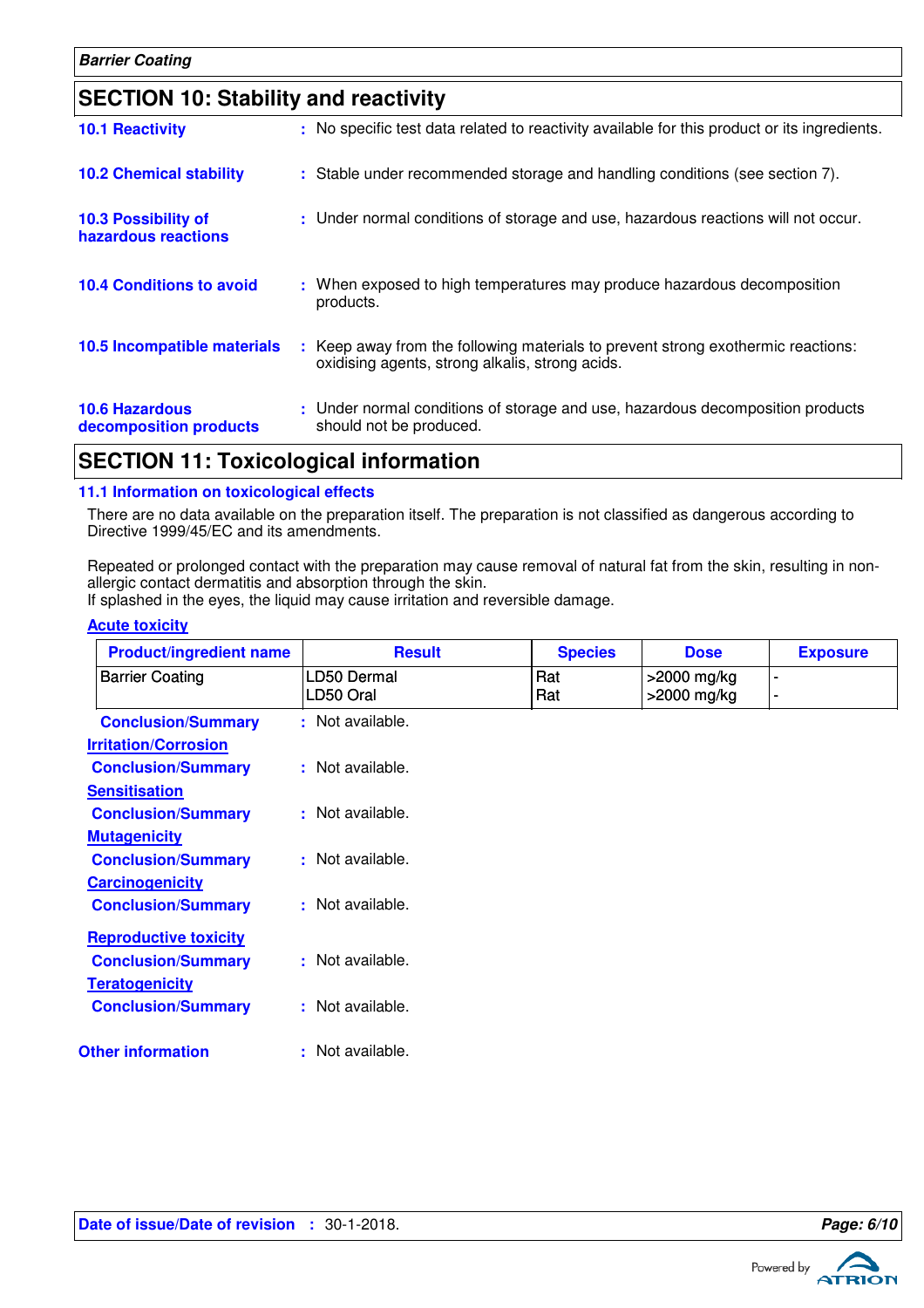## **SECTION 12: Ecological information**

#### **12.1 Toxicity**

There are no data available on the preparation itself. Do not allow to enter drains or watercourses.

The preparation has been assessed following the conventional method of the Dangerous Preparations Directive 1999/45/EC and is not classified as dangerous for the environment.

| <b>Product/ingredient name</b> | <b>Result</b>  | <b>Species</b> | <b>Exposure</b> |
|--------------------------------|----------------|----------------|-----------------|
| <b>Barrier Coating</b>         | EC50 >100 mg/l | Algae          | 196 hours       |
| <b>Conclusion/Summary</b>      | Not available. |                |                 |

#### **12.2 Persistence and degradability**

**Conclusion/Summary :** Not available.

#### **12.3 Bioaccumulative potential**

Not available.

| 12.4 Mobility in soil                                   |                  |
|---------------------------------------------------------|------------------|
| <b>Soil/water partition</b><br><b>coefficient (Koc)</b> | : Not available. |
| <b>Mobility</b>                                         | : Not available. |
| 12.5 Results of PRT and vPvR assessment                 |                  |

#### **12.5 Results of PBT and vPvB assessment**

| <b>PBT</b>  | : Not applicable. |
|-------------|-------------------|
| <b>vPvB</b> | : Not applicable. |

## **12.6 Other adverse effects** : No known significant effects or critical hazards.

## **SECTION 13: Disposal considerations**

The information in this section contains generic advice and guidance. The list of Identified Uses in Section 1 should be consulted for any available use-specific information provided in the Exposure Scenario(s).

Do not allow to enter drains or watercourses.

Dispose of according to all federal, state and local applicable regulations.

#### **13.1 Waste treatment methods**

| <b>Product</b>             |                                                                                                                                                                                                                                                                                                                                                                                                                                                                                                                                                               |
|----------------------------|---------------------------------------------------------------------------------------------------------------------------------------------------------------------------------------------------------------------------------------------------------------------------------------------------------------------------------------------------------------------------------------------------------------------------------------------------------------------------------------------------------------------------------------------------------------|
| <b>Methods of disposal</b> | : The generation of waste should be avoided or minimised wherever possible.<br>Significant quantities of waste product residues should not be disposed of via the<br>foul sewer but processed in a suitable effluent treatment plant. Dispose of surplus<br>and non-recyclable products via a licensed waste disposal contractor. Disposal of<br>this product, solutions and any by-products should at all times comply with the<br>requirements of environmental protection and waste disposal legislation and any<br>regional local authority requirements. |
| <b>Hazardous waste</b>     | : Within the present knowledge of the supplier, this product is not regarded as<br>hazardous waste, as defined by EU Directive 91/689/EEC.                                                                                                                                                                                                                                                                                                                                                                                                                    |
| <b>Packaging</b>           |                                                                                                                                                                                                                                                                                                                                                                                                                                                                                                                                                               |
| <b>Methods of disposal</b> | : The generation of waste should be avoided or minimised wherever possible. Waste<br>packaging should be recycled. Incineration or landfill should only be considered<br>when recycling is not feasible.                                                                                                                                                                                                                                                                                                                                                      |
| <b>Special precautions</b> | : This material and its container must be disposed of in a safe way. Empty containers<br>or liners may retain some product residues. Avoid dispersal of spilt material and<br>runoff and contact with soil, waterways, drains and sewers.                                                                                                                                                                                                                                                                                                                     |



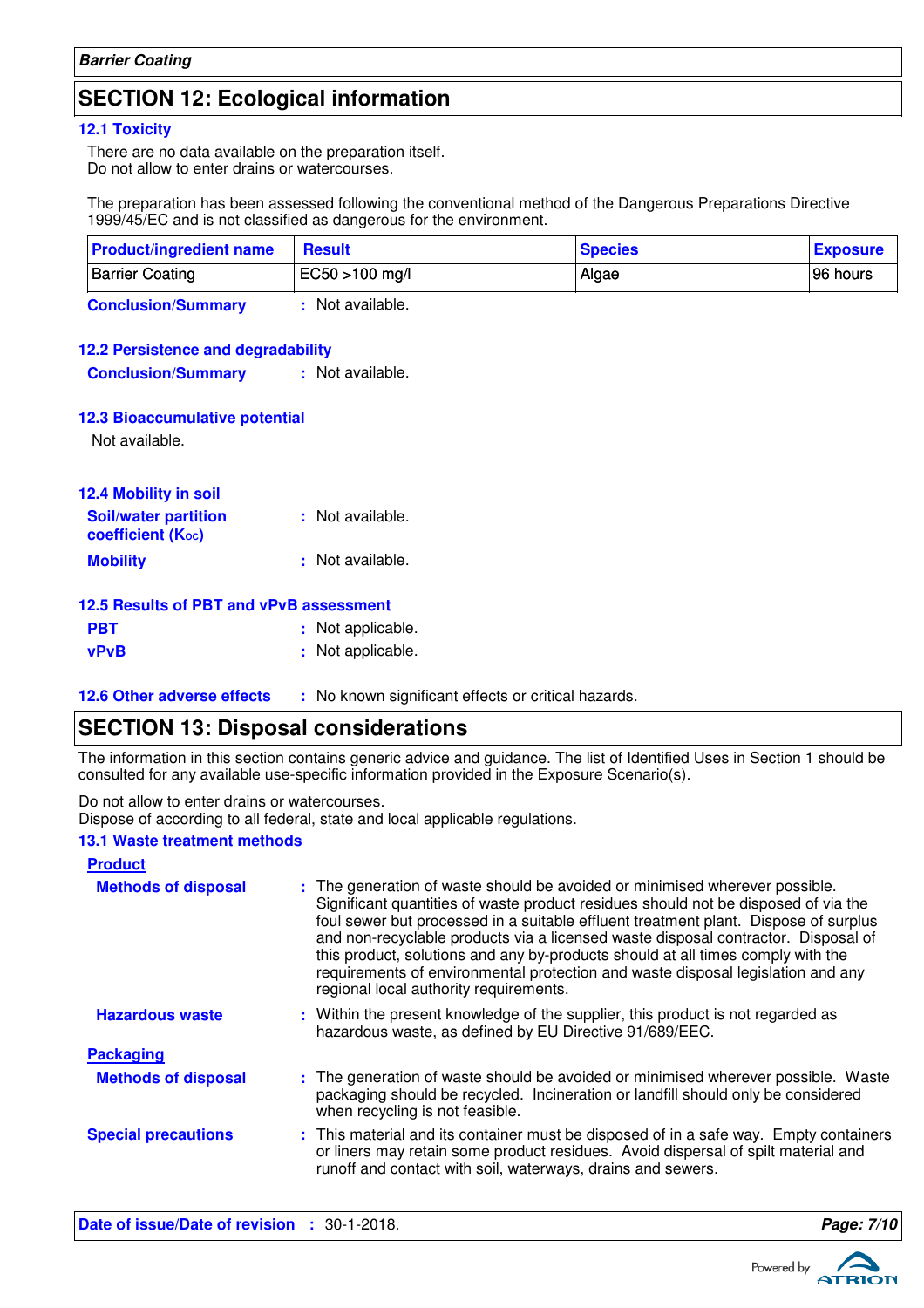## **SECTION 14: Transport information**

|                                                | <b>ADR/RID</b>                                                                                                                                                                                                                               | <b>ADN/ADNR</b>                                                                                                                                                                                                                              | <b>IMDG</b>                                                                                                                                                                                                                                  | <b>IATA</b>                                                                                                                                                                                                                                  |
|------------------------------------------------|----------------------------------------------------------------------------------------------------------------------------------------------------------------------------------------------------------------------------------------------|----------------------------------------------------------------------------------------------------------------------------------------------------------------------------------------------------------------------------------------------|----------------------------------------------------------------------------------------------------------------------------------------------------------------------------------------------------------------------------------------------|----------------------------------------------------------------------------------------------------------------------------------------------------------------------------------------------------------------------------------------------|
| 14.1 UN number                                 | Not regulated.                                                                                                                                                                                                                               | Not regulated.                                                                                                                                                                                                                               | Not regulated.                                                                                                                                                                                                                               | Not regulated.                                                                                                                                                                                                                               |
| 14.2 UN proper<br>shipping name                |                                                                                                                                                                                                                                              |                                                                                                                                                                                                                                              |                                                                                                                                                                                                                                              |                                                                                                                                                                                                                                              |
| <b>14.3 Transport</b><br>hazard class(es)      |                                                                                                                                                                                                                                              |                                                                                                                                                                                                                                              |                                                                                                                                                                                                                                              |                                                                                                                                                                                                                                              |
| 14.4 Packing<br>group                          |                                                                                                                                                                                                                                              |                                                                                                                                                                                                                                              |                                                                                                                                                                                                                                              |                                                                                                                                                                                                                                              |
| 14.5<br><b>Environmental</b><br>hazards        | No.                                                                                                                                                                                                                                          | No.                                                                                                                                                                                                                                          | No.                                                                                                                                                                                                                                          | No.                                                                                                                                                                                                                                          |
| <b>14.6 Special</b><br>precautions for<br>user | <b>Transport within</b><br>user's premises:<br>always transport in<br>closed containers that<br>are upright and<br>secure. Ensure that<br>persons transporting<br>the product know what<br>to do in the event of an<br>accident or spillage. | <b>Transport within</b><br>user's premises:<br>always transport in<br>closed containers that<br>are upright and<br>secure. Ensure that<br>persons transporting<br>the product know what<br>to do in the event of an<br>accident or spillage. | <b>Transport within</b><br>user's premises:<br>always transport in<br>closed containers that<br>are upright and<br>secure. Ensure that<br>persons transporting<br>the product know what<br>to do in the event of an<br>accident or spillage. | <b>Transport within</b><br>user's premises:<br>always transport in<br>closed containers that<br>are upright and<br>secure. Ensure that<br>persons transporting<br>the product know what<br>to do in the event of an<br>accident or spillage. |
| <b>Additional</b><br>information               |                                                                                                                                                                                                                                              |                                                                                                                                                                                                                                              |                                                                                                                                                                                                                                              |                                                                                                                                                                                                                                              |

**14.7 Transport in bulk according to Annex II of MARPOL 73/78 and the IBC Code :** Not available.

## **SECTION 15: Regulatory information**

**15.1 Safety, health and environmental regulations/legislation specific for the substance or mixture EU Regulation (EC) No. 1907/2006 (REACH)**

#### **Annex XIV - List of substances subject to authorisation Substances of very high**

| Substances of very high concern                                                                                                                                                   |                                          |
|-----------------------------------------------------------------------------------------------------------------------------------------------------------------------------------|------------------------------------------|
| None of the components are listed.                                                                                                                                                |                                          |
| <b>Annex XVII - Restrictions : Not applicable.</b><br>on the manufacture,<br>placing on the market and<br>use of certain dangerous<br>substances, mixtures and<br><b>articles</b> |                                          |
| <b>Other EU regulations</b>                                                                                                                                                       |                                          |
| <b>VOC for Ready-for-Use</b><br><b>Mixture</b>                                                                                                                                    | : Not applicable.                        |
| <b>Europe inventory</b>                                                                                                                                                           | : All components are listed or exempted. |
| <b>Black List Chemicals</b>                                                                                                                                                       | : Not listed                             |
| <b>Priority List Chemicals</b>                                                                                                                                                    | : Not listed                             |

**Date of issue/Date of revision :** 30-1-2018. **Page: 8/10 Page: 8/10** 

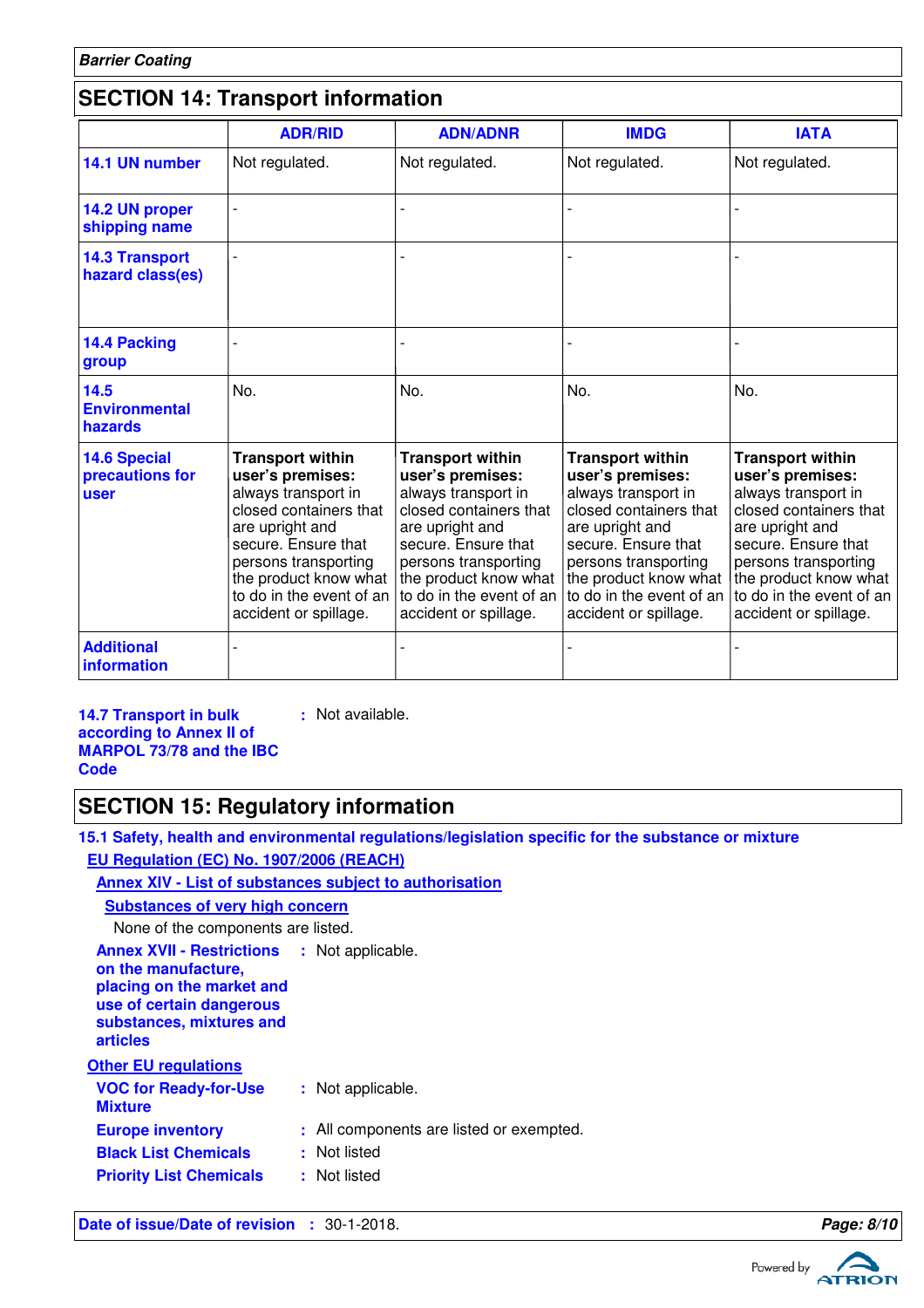| <b>SECTION 15: Regulatory information</b>                                          |                                                                                                                                                                                                                                                                                                     |  |  |
|------------------------------------------------------------------------------------|-----------------------------------------------------------------------------------------------------------------------------------------------------------------------------------------------------------------------------------------------------------------------------------------------------|--|--|
| <b>Integrated pollution</b><br>prevention and control<br>list (IPPC) - Air         | : Not listed                                                                                                                                                                                                                                                                                        |  |  |
| <b>Integrated pollution</b><br>prevention and control<br>list (IPPC) - Water       | : Not listed                                                                                                                                                                                                                                                                                        |  |  |
| <b>Industrial use</b>                                                              | : The information contained in this safety data sheet does not constitute the user's<br>own assessment of workplace risks, as required by other health and safety<br>legislation. The provisions of the national health and safety at work regulations apply<br>to the use of this product at work. |  |  |
| <b>International regulations</b>                                                   |                                                                                                                                                                                                                                                                                                     |  |  |
| <b>Chemical Weapons</b><br><b>Convention List Schedule I</b><br><b>Chemicals</b>   | : Not listed                                                                                                                                                                                                                                                                                        |  |  |
| <b>Chemical Weapons</b><br><b>Convention List Schedule II</b><br><b>Chemicals</b>  | : Not listed                                                                                                                                                                                                                                                                                        |  |  |
| <b>Chemical Weapons</b><br><b>Convention List Schedule III</b><br><b>Chemicals</b> | : Not listed                                                                                                                                                                                                                                                                                        |  |  |
| <b>15.2 Chemical Safety</b>                                                        | : This product contains substances for which Chemical Safety Assessments are still                                                                                                                                                                                                                  |  |  |

## **SECTION 16: Other information**

#### **CEPE code :** 7

**Assessment**

 $\nabla$  Indicates information that has changed from previously issued version.

required.

| <b>Abbreviations and</b><br>acronyms | $:$ ATE = Acute Toxicity Estimate<br>CLP = Classification, Labelling and Packaging Regulation [Regulation (EC) No.<br>1272/2008]<br>DNEL = Derived No Effect Level<br>EUH statement = CLP-specific Hazard statement<br>PNEC = Predicted No Effect Concentration<br>$RRN = REACH$ Registration Number |
|--------------------------------------|------------------------------------------------------------------------------------------------------------------------------------------------------------------------------------------------------------------------------------------------------------------------------------------------------|
|                                      |                                                                                                                                                                                                                                                                                                      |

**Classification according to Regulation (EC) No. 1272/2008 [CLP/GHS]** Not classified.

#### **Procedure used to derive the classification according to Regulation (EC) No. 1272/2008 [CLP/GHS]**

| <b>Classification</b> | <b>Justification</b> |
|-----------------------|----------------------|
| Not classified.       |                      |

| Date of issue/Date of revision : 30-1-2018.            |                    | Page: 9/10 |
|--------------------------------------------------------|--------------------|------------|
| Date of previous issue                                 | $\pm$ 9-1-2018.    |            |
| Date of issue/ Date of<br>revision                     | $: 30 - 1 - 2018.$ |            |
| <b>Date of printing</b>                                | $: 30 - 1 - 2018.$ |            |
| <b>Full text of classifications</b><br>[DSD/DPD]       | : Not applicable.  |            |
| <b>Full text of abbreviated R</b><br>phrases           | : Not applicable.  |            |
| <b>Full text of classifications</b><br>[CLP/GHS]       | : Not applicable.  |            |
| <b>Full text of abbreviated H</b><br><b>statements</b> | : Not applicable.  |            |